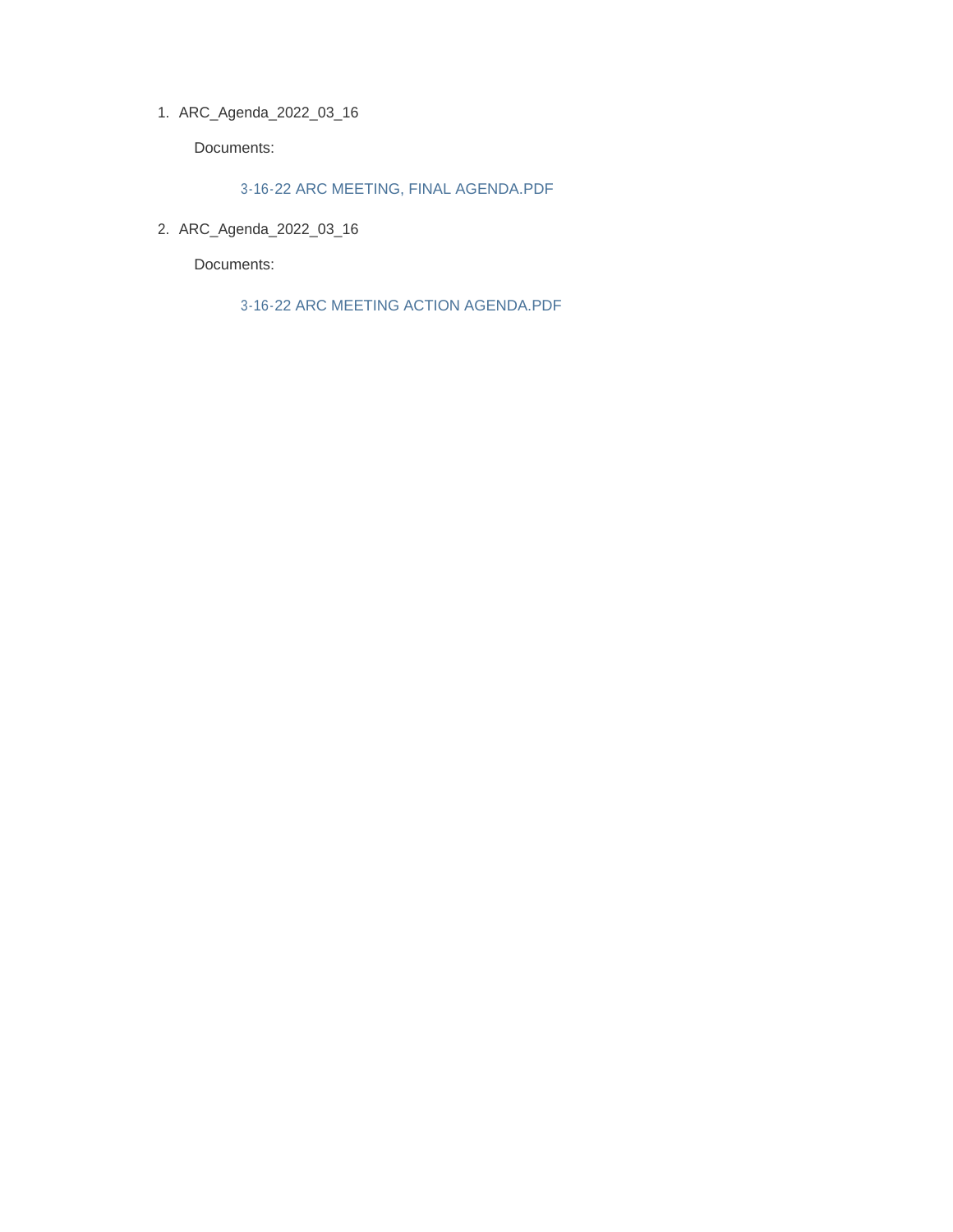# **ARCHITECTURAL REVIEW COMMITTEE FINAL AGENDA Regular Meeting**

## **Wednesday, March 16, 2022 7:00 pm Zoom Virtual Meeting Webinar ID: 846 0372 5052 Password: 5768541**

Please click the link below to join the webinar:

[https://greenwichct.zoom.us/j/84603725052?pwd=bVpDelhRSHNEYWc3NnJiWmM3RU](https://greenwichct.zoom.us/j/84603725052?pwd=bVpDelhRSHNEYWc3NnJiWmM3RUdDQT09) dDQT09

Or iPhone one-tap: US: +16465189805,,84603725052#,,1#,5768541# or 8335480276,,84603725052#,,1#,5768541# (Toll Free)

Or Telephone: Dial(for higher quality, dial a number based on your current location): US: +1 646 518 9805 or 833 548 0276 (Toll Free) or 833 548 0282 (Toll Free) or 877 853 5257 (Toll Free) or 888 475 4499 (Toll Free)

### **I. Exterior Alteration reviews:**

1. **North St. Greenwich LLC, 779-783 North Street, Application PLPZ202100567,** for Exterior Alteration review **to renovate Unit 1, associated site work and landscaping**, on properties located at 779, 781 and 783 North St. in the RA-4 zone. *Last reviewed at the 1-5-22 meeting at which members Hein,Conte, Boldt, Brake-Smith, Cohen, Krueger, LoBalbo and Pugliese were present.*

**View previous plans [here.](https://www.greenwichct.gov/DocumentCenter/View/27244/779-783-North-St-updated-plans) View updated plans [here.](https://www.greenwichct.gov/DocumentCenter/View/29080/202100567---779-North-St---Revised-Drawings)**

2. **New Greenwich Park, LLC, 51 Weaver St., Application 202200064** for Exterior Alteration review for **a new rooftop pergola on the third floor, with space heaters and led lights installed on façade**, on a property located at 51 Weaver St., in the GBO zone.

**View application [here](https://www.greenwichct.gov/DocumentCenter/View/29082/202200064-51-Weaver-St-GOP-pergola).**

3. **Mikes Organic, 600 East Putnam Ave. Application 202200207** for Exterior Alteration review **for construction of additions to existing building, accessory structures, a new standing seam roof, new exterior wood cladding, trash enclosure, lighting and landscaping** on a property located at 600 East Putnam Ave. in the LB zone. **View application [here](https://www.greenwichct.gov/DocumentCenter/View/29081/202200207---MIKES-ORGANIC---600-East-Put-FULL-SET).**

Page **1** of **2**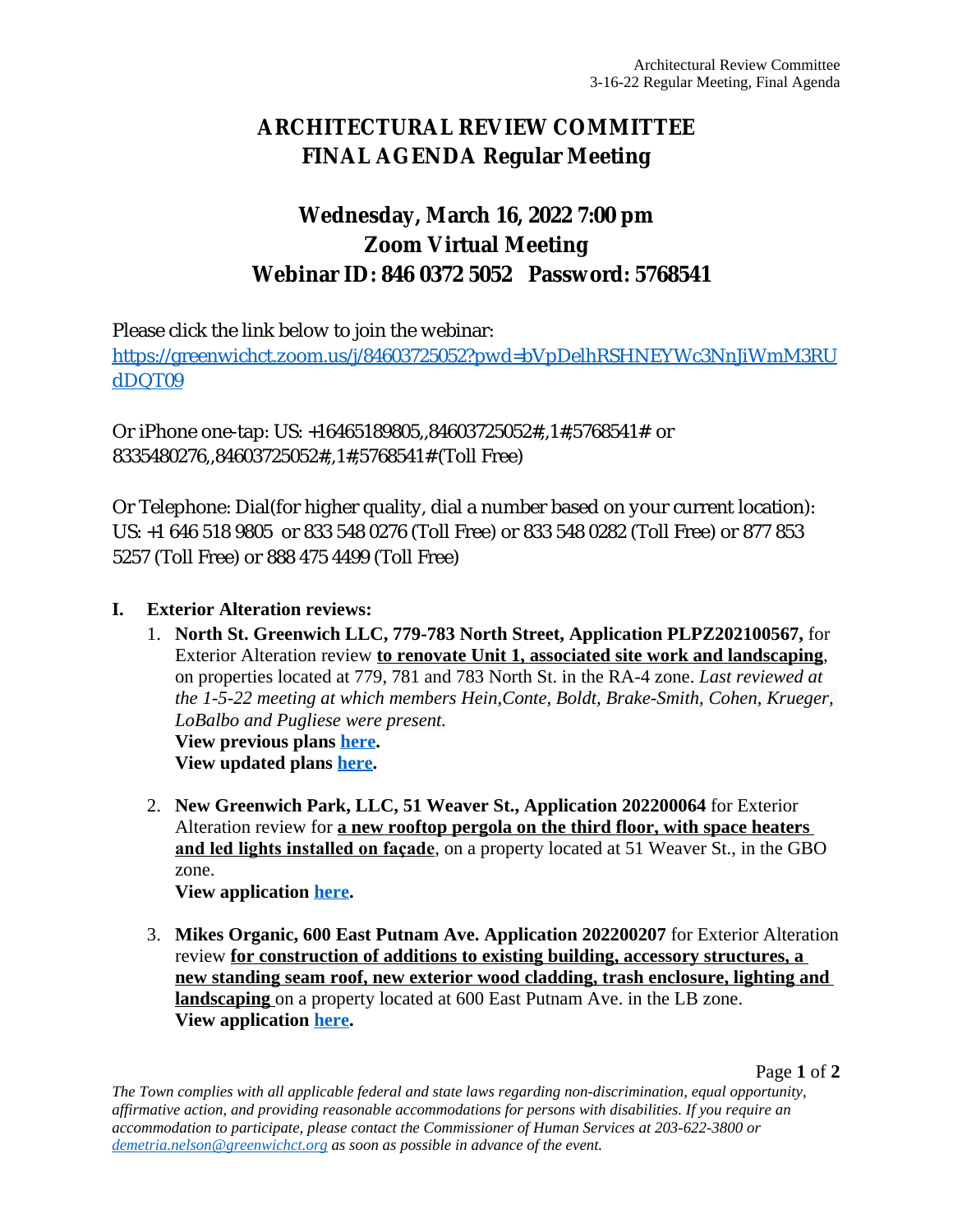#### **II. Committee Business:**

1. Any business.

*The Town complies with all applicable federal and state laws regarding non-discrimination, equal opportunity, affirmative action, and providing reasonable accommodations for persons with disabilities. If you require an accommodation to participate, please contact the Commissioner of Human Services at 203-622-3800 or [demetria.nelson@greenwichct.org](mailto:demetria.nelson@greenwichct.org) as soon as possible in advance of the event.*

Page **2** of **2**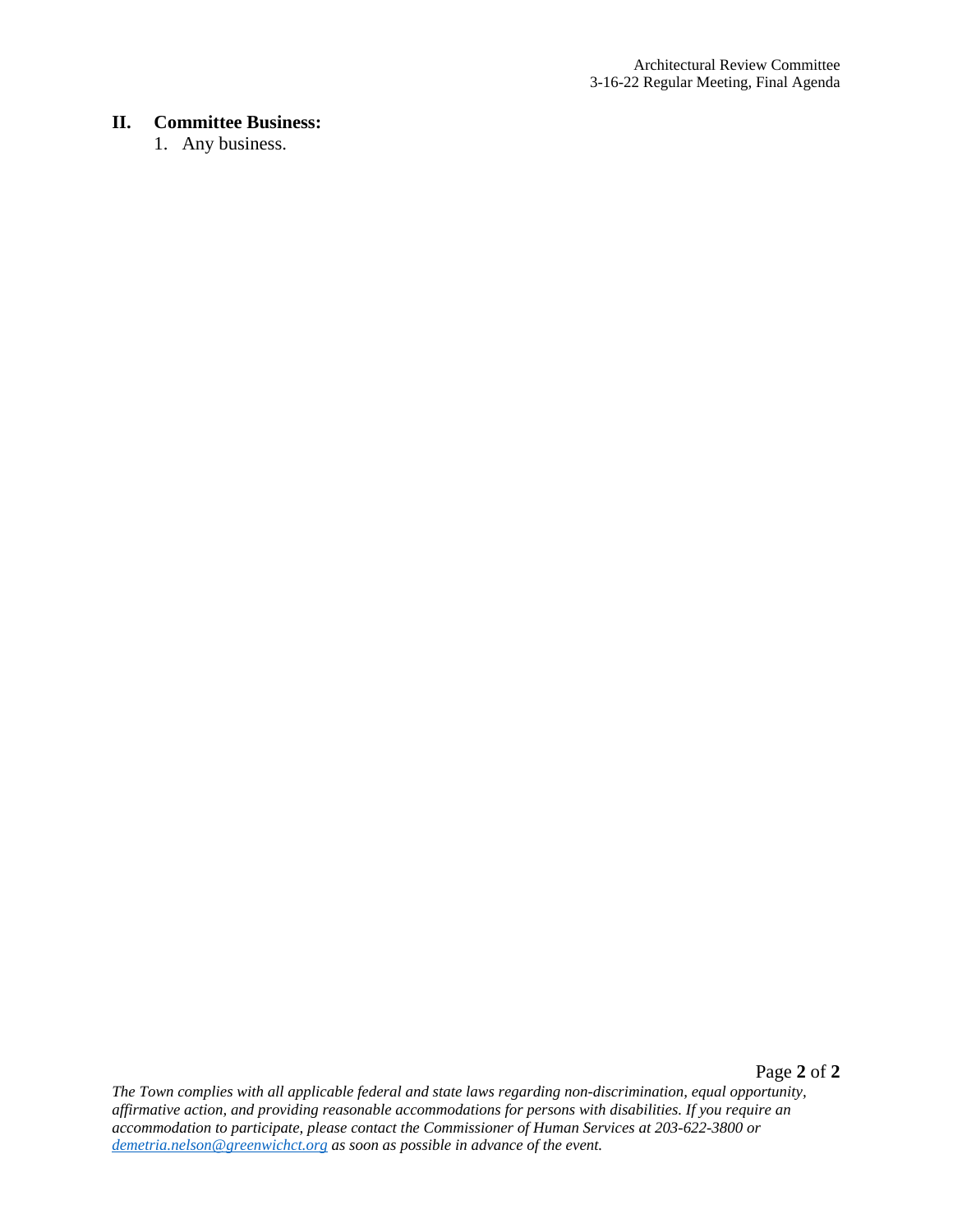# **ARCHITECTURAL REVIEW COMMITTEE ACTION AGENDA Regular Meeting**

## **Wednesday, March 16, 2022 7:00 pm – 9:41 pm Zoom Virtual Meeting Webinar ID: 846 0372 5052 Password: 5768541**

**Members Present:** Richard Hein, Chairperson; John Conte, Vice-Chairperson; Graziano Meniconi, Secretary; Peter Boldt; Heidi Brake-Smith; Louis Contadino; and Paul Pugliese

**Staff Present:** Marisa Anastasio, Senior Planner; and Bianca Dygert, Planner II

#### **I. Exterior Alteration reviews:**

1. **North St. Greenwich LLC, 779-783 North Street, Application PLPZ202100567,** for Exterior Alteration review **to renovate Unit 1, associated site work and landscaping**, on properties located at 779, 781 and 783 North St. in the RA-4 zone. *Last reviewed at the 1-5-22 meeting at which members Hein,Conte, Boldt, Brake-Smith, Cohen, Krueger, LoBalbo and Pugliese were present.*

**View previous plans [here.](https://www.greenwichct.gov/DocumentCenter/View/27244/779-783-North-St-updated-plans)**

**View updated plans [here.](https://www.greenwichct.gov/DocumentCenter/View/29080/202100567---779-North-St---Revised-Drawings)**

Decision Status: **Electronic return (email revisions to: Marisa.Anastasio@greenwichct.org)**

Motion: Hein Second: Brake-Smith Vote: 7-0 (Hein, Conte, Meniconi, Boldt, Brake-Smith, Contadino, Pugliese)

#### **The applicant to submit updated plans to address the following:**

- a. simplify trim where possible;
- b. elevate 3<sup>rd</sup> floor window by 6" to give more proportion to top element;
- c. drop head of awning to provide separation between window and head of awning;
- d. provide photometric details for, and a physical sample of, the proposed sconces. Uplighting is not permitted per the Regulations and ARC does not approve of the façade being brightly illuminated. The applicant shall therefore provide a working sample of the lighting fixture and such sample will be reviewed by 2 members of ARC at the P+Z office in Town Hall;
- e. interior lighting to be turned off at a stipulated time to reduce unnecessary lighting in the residential neighborhood but not impede safety.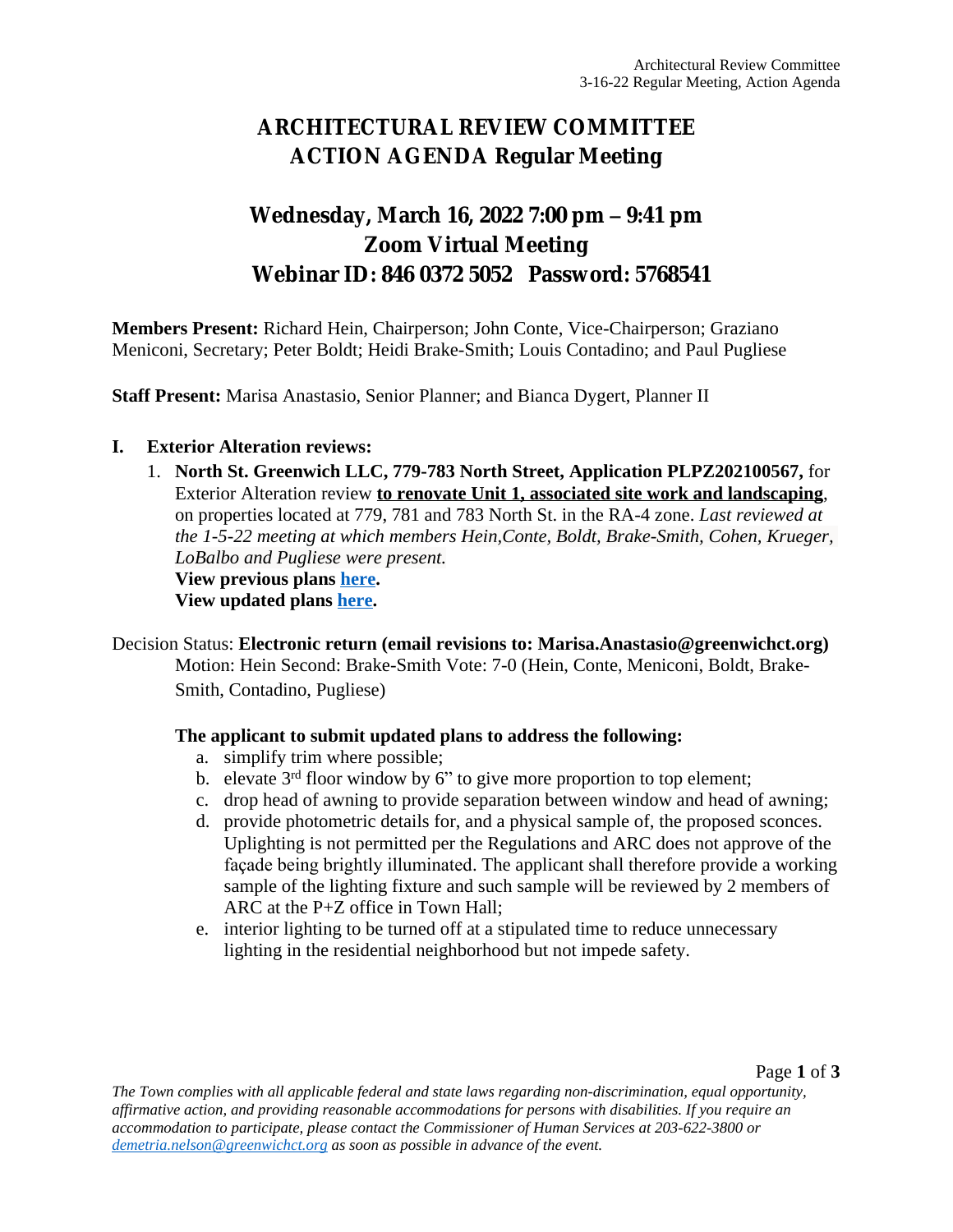2. **New Greenwich Park, LLC, 51 Weaver St., Application 202200064** for Exterior Alteration review for **a new rooftop pergola on the third floor, with space heaters and led lights installed on façade**, on a property located at 51 Weaver St., in the GBO zone.

**View application [here](https://www.greenwichct.gov/DocumentCenter/View/29082/202200064-51-Weaver-St-GOP-pergola).**

### Decision Status: **Return to a meeting (email revised plans and documentation to: [Marisa.Anastasio@greenwichct.org](mailto:Marisa.Anastasio@greenwichct.org) to be scheduled for a future ARC meeting)**

Motion: Hein Second: Boldt Vote: 7-0 (Hein, Conte, Meniconi, Boldt, Brake-Smith, Contadino, Pugliese)

### **The applicant to submit updated plans to address the following:**

- a. The ARC notes that the pergola installation would set a precedent for the campus and finds that the applicant must respect the history of the campus;
- b. update the pergola color ARC does not accept the proposed white. The color must be recessive, dark or wood or background color to match window frames or doors;
- c. submit a more detailed plan section and elevation showing the location of the pergola;
- d. provide details / specs for proposed heaters including dimensions, mounting details (with a focus on minimizing damage/alteration to brick), color;
- e. provide details/specs of LED lighting around windows including photometric details, lumen, Kelvin ratings, dimmer details;
- 3. **Mikes Organic, 600 East Putnam Ave. Application 202200207** for Exterior Alteration review **for construction of additions to existing building, accessory structures, a new standing seam roof, new exterior wood cladding, trash enclosure, lighting and landscaping** on a property located at 600 East Putnam Ave. in the LB zone. **View application [here](https://www.greenwichct.gov/DocumentCenter/View/29081/202200207---MIKES-ORGANIC---600-East-Put-FULL-SET).**

Decision Status: **Electronic return (email revisions to: Marisa.Anastasio@greenwichct.org)** Motion: Hein Second: Pugliese Vote: 7-0 (Hein, Conte, Meniconi, Boldt, Brake-Smith, Contadino, Pugliese)

#### **The applicant to submit updated plans to address the following:**

- a. Provide updates to address east façade design/ fenestration; and lighting pole/fixtures (see details below); to be reviewed by Chairperson Hein and member Contadino.
- b. ARC finds that the design of the southern façade is well executed and finds that the eastern façade must be revisited and updated to meet this standard of design;
- c. ARC does not endorse the recycled telephone pole and lighting design and would like to see other designed, recycled steel, or something more compatible with the

Page **2** of **3**